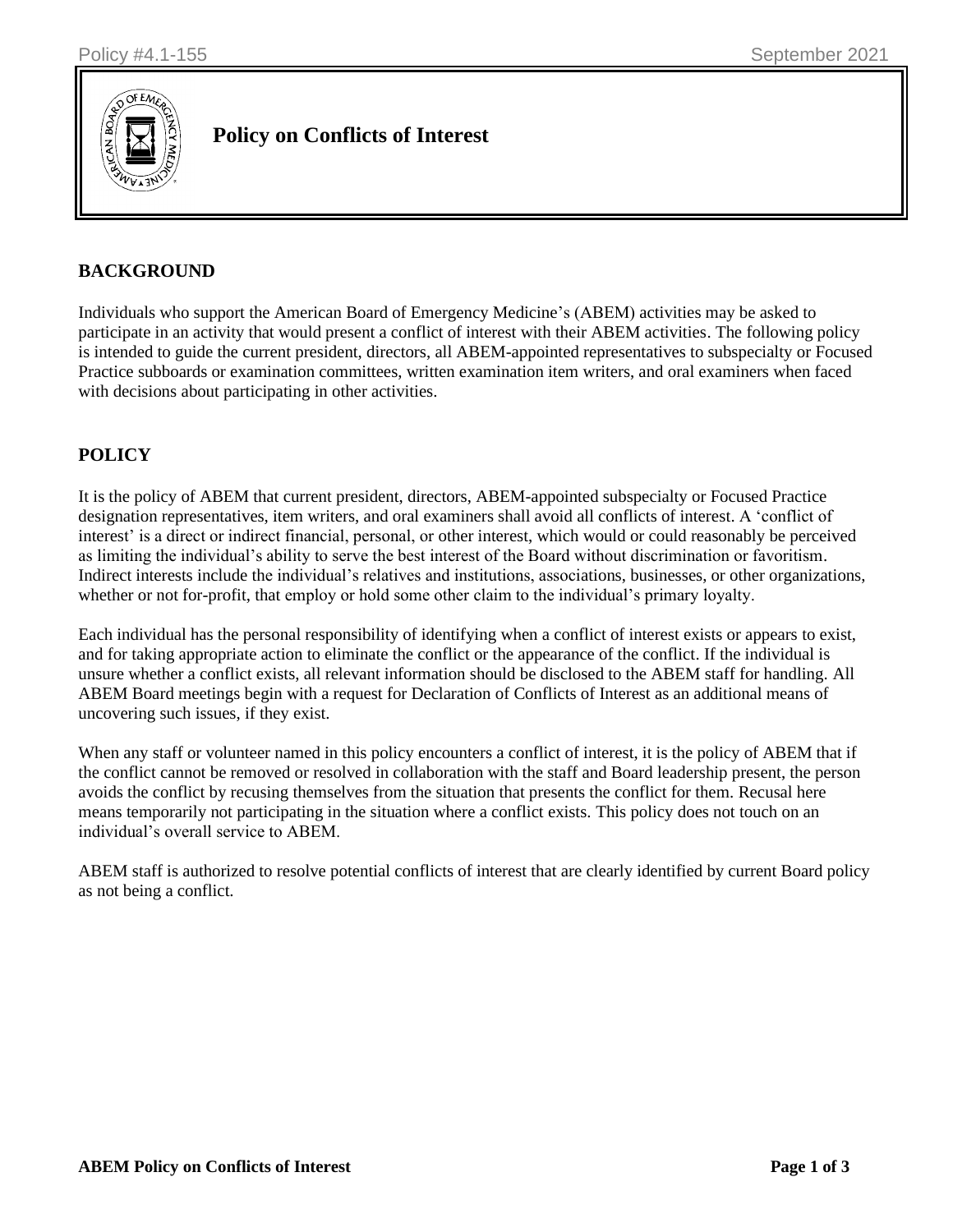### **PROCEDURES**

Individuals affected by the policies will be given a copy of all conflict of interest policies relevant to their position with the Board.

|                                                                                                                                               | <b>Elected Positions</b>                                                                                                                                                                                                                                                                                                                 | Appointed Positions Examination-involved                                                                                                                                                                                                                                                                                                         |
|-----------------------------------------------------------------------------------------------------------------------------------------------|------------------------------------------------------------------------------------------------------------------------------------------------------------------------------------------------------------------------------------------------------------------------------------------------------------------------------------------|--------------------------------------------------------------------------------------------------------------------------------------------------------------------------------------------------------------------------------------------------------------------------------------------------------------------------------------------------|
|                                                                                                                                               | President<br>⋗                                                                                                                                                                                                                                                                                                                           | <b>Any ABEM Business</b><br>➤                                                                                                                                                                                                                                                                                                                    |
|                                                                                                                                               | Directors<br>⋗                                                                                                                                                                                                                                                                                                                           | <b>Oral Examiners</b><br>$\blacktriangleright$                                                                                                                                                                                                                                                                                                   |
|                                                                                                                                               |                                                                                                                                                                                                                                                                                                                                          | <b>Item Writers</b><br>➤                                                                                                                                                                                                                                                                                                                         |
|                                                                                                                                               |                                                                                                                                                                                                                                                                                                                                          | <b>Subspecialty Representatives</b><br>➤                                                                                                                                                                                                                                                                                                         |
| Area of Conflict                                                                                                                              |                                                                                                                                                                                                                                                                                                                                          | <b>Focused Practice Designation</b>                                                                                                                                                                                                                                                                                                              |
|                                                                                                                                               |                                                                                                                                                                                                                                                                                                                                          | Representatives                                                                                                                                                                                                                                                                                                                                  |
|                                                                                                                                               |                                                                                                                                                                                                                                                                                                                                          | > LLSA CME Reading Panel                                                                                                                                                                                                                                                                                                                         |
|                                                                                                                                               |                                                                                                                                                                                                                                                                                                                                          | <b>Members</b>                                                                                                                                                                                                                                                                                                                                   |
|                                                                                                                                               |                                                                                                                                                                                                                                                                                                                                          | <b>Stimulus Collection and Review</b><br>➤                                                                                                                                                                                                                                                                                                       |
|                                                                                                                                               |                                                                                                                                                                                                                                                                                                                                          | <b>Panel Members</b>                                                                                                                                                                                                                                                                                                                             |
| Commercial/financial                                                                                                                          | Policy on Conflicts of Interest<br>$\bullet$                                                                                                                                                                                                                                                                                             | Policy on Conflicts of Interest<br>$\bullet$                                                                                                                                                                                                                                                                                                     |
| Organizational affiliation                                                                                                                    | Policy on Conflicts of Interest<br>$\bullet$                                                                                                                                                                                                                                                                                             | Policy on Conflicts of Interest<br>$\bullet$                                                                                                                                                                                                                                                                                                     |
| Maintenance of                                                                                                                                | Confidentiality and Work-for-<br>$\bullet$                                                                                                                                                                                                                                                                                               | <b>Confidentiality and Work-for-Hire</b><br>$\bullet$                                                                                                                                                                                                                                                                                            |
| confidentiality                                                                                                                               | <b>Hire Agreements</b>                                                                                                                                                                                                                                                                                                                   | <b>Agreements</b>                                                                                                                                                                                                                                                                                                                                |
| Access to board<br>examinations for purpose<br>of certification<br>Involvement in board<br>preparation courses,<br>lectures, and publications | Policy on Directors'<br>$\bullet$<br>Participation in Subspecialty<br>and Focused Practice<br><b>Designation Examinations</b><br>Policy on Directors'<br>$\bullet$<br>Participation in the ABEM<br><b>Continuing Certification</b><br>Process<br>Policy on Participation in<br>$\bullet$<br><b>Examination Preparation</b><br>Activities | Policy on ABEM-appointed<br>$\bullet$<br>Subspecialty and Focused Practice<br>Designation Representatives'<br>Participation in Continuing Certification<br>(Subspecialty and Focused Practice<br>Representatives)<br>Policy on Participation in Examination<br>$\bullet$<br>Preparation Activities<br>Policy on Use of Board Designation to<br>٠ |
| Promotion of educational<br>programs and materials                                                                                            | Policy on Use of Board<br>Designation to Endorse or<br>Promote Educational Programs<br>and Materials                                                                                                                                                                                                                                     | <b>Endorse or Promote Educational</b><br>Programs and Materials (Current and<br>Senior Examiners and Item Writers)                                                                                                                                                                                                                               |
| <b>Examiner</b> bias                                                                                                                          |                                                                                                                                                                                                                                                                                                                                          | Policy on Bias and Ethics Statement for<br>$\bullet$<br>Oral Examinations (Examiners)                                                                                                                                                                                                                                                            |
| Volunteer/Staff bias                                                                                                                          | Policy on Bias for<br>$\bullet$<br>Certification and Continuing<br><b>Certification Participants</b>                                                                                                                                                                                                                                     | Policy on Bias for Certification and<br>$\bullet$<br><b>Continuing Certification Participants</b>                                                                                                                                                                                                                                                |

Individuals will be required to sign a statement attesting that they have read and understand all relevant policies.

Individuals will be required to sign a statement attesting that they have no conflict of interest at the current time or that they have or may have an existing conflict of interest.

If they have no conflict of interest at the current time, they will be required to attest that they will notify the ABEM staff if one should develop.

If they have or may have an existing conflict of interest, they will be asked to describe the perceived conflict in writing. If the declaration of a conflict of interest occurs during a Board of Directors meeting, that declaration is included in the written meeting minutes. If the declaration of conflict warrants, the person with the conflict must disqualify themselves from participation. This will also be documented in the minutes.

All conflicts of interest or perceived conflicts of interest will be directed to the ABEM staff.

#### ABEM Policy on Conflicts of Interest **Page 2** of 3